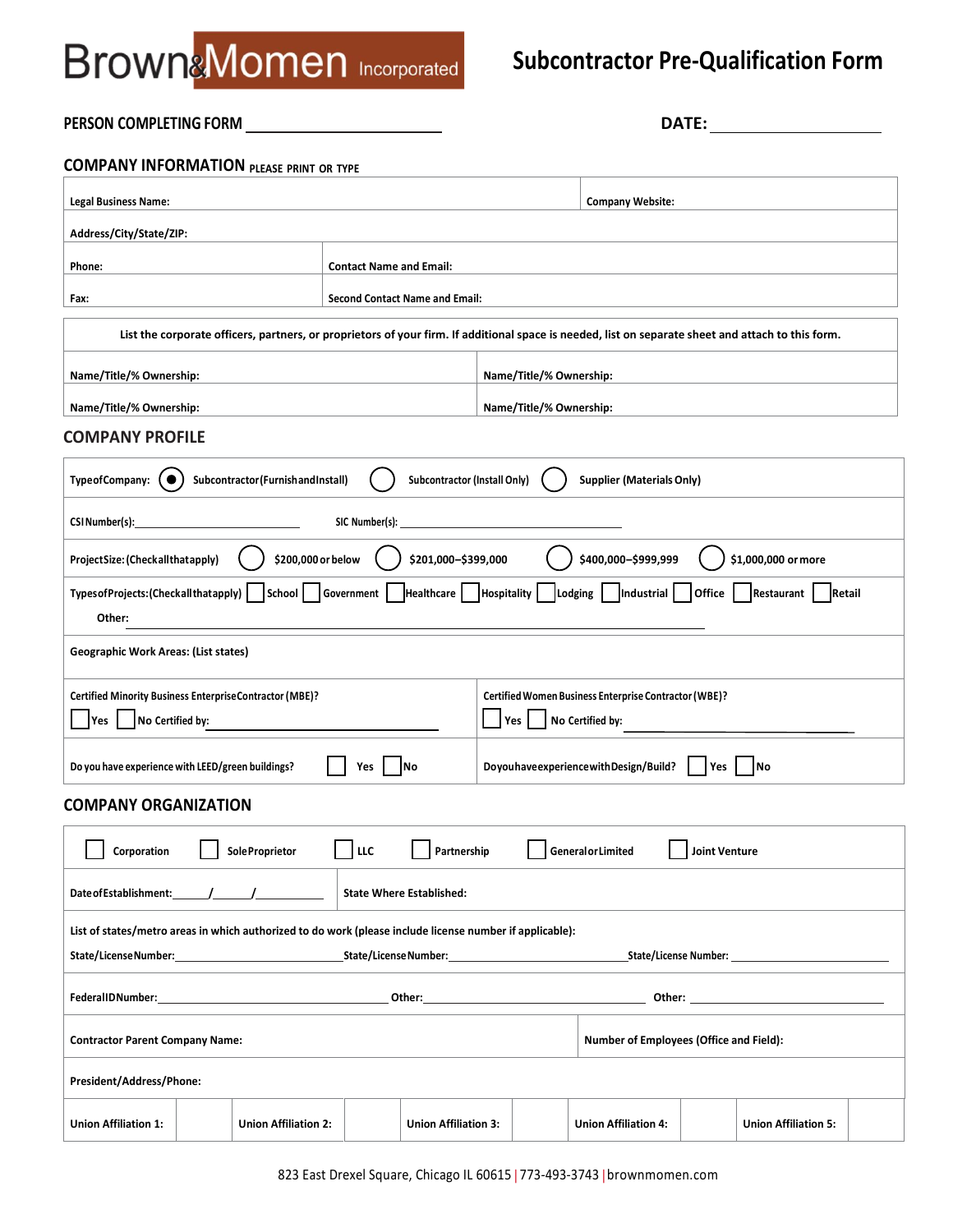## **Subcontractor Pre-Qualification Form**

### **BONDING AND INSURANCE**

| <b>Insurance Company:</b>                                                      | Insurance Agent:                                  |                                                     | Insurance Agent Phone:                          |  |
|--------------------------------------------------------------------------------|---------------------------------------------------|-----------------------------------------------------|-------------------------------------------------|--|
| <b>Bonding Company:</b>                                                        | <b>Bonding Company Contact:</b>                   |                                                     | <b>Bonding Contact Phone:</b>                   |  |
| Total Bonding Capacity: \$                                                     | Current Available Bonding Capacity/Single Job: \$ |                                                     |                                                 |  |
| PLEASE ATTACH INSURANCE CERTIFICATES PER SAMPLE PROVIDED.                      |                                                   |                                                     |                                                 |  |
| Do you currently carry or can you obtain the following insurance coverage:     |                                                   |                                                     |                                                 |  |
| Workers' Compensation Statutory Maximum at Project Site Location<br>Yes<br>1No |                                                   |                                                     |                                                 |  |
| \$1,000,000/\$2,000,000 aggregate<br>GeneralLiability                          | Yes<br>No                                         | \$1,000,000/per statute<br><b>EmployerLiability</b> | l No<br>Yes                                     |  |
| Automobile Liability \$1,000,000/CSL                                           | Yes<br>Νo                                         | <b>UmbrellaLiability</b>                            | \$1,000,000/\$1,000,000aggregate<br>l No<br>Yes |  |

#### **SAFETY INFORMATION**

| List your experience modification rate (EMR) for the last three years:                       |       | Number of OSHA recordable incidents over the last three years: Data available at<br>www.osha.com |      |
|----------------------------------------------------------------------------------------------|-------|--------------------------------------------------------------------------------------------------|------|
| Year:                                                                                        | Rate: | Year:                                                                                            | No.- |
| Year:                                                                                        | Rate: | Year:                                                                                            | No.- |
| Year:                                                                                        | Rate: | Year:                                                                                            | No.- |
| Do you have a written safety program?<br>No<br>Yes                                           |       |                                                                                                  |      |
|                                                                                              |       |                                                                                                  |      |
|                                                                                              |       |                                                                                                  |      |
| Are all employees trained insafety requirements?<br>  No<br>Yes                              |       |                                                                                                  |      |
| Do you have a company Safety Director or other safety professionals on staff?<br>  No<br>Yes |       |                                                                                                  |      |
| Phone:<br>If yes, Contact Name:                                                              |       |                                                                                                  |      |

#### **SALES INFORMATION THREE PRIOR FISCAL YEARS; 1 IS MOST RECENT YEAR; 3 IS FURTHEST**

|        | <b>Maximum Contract Value Completed</b> | <b>Annual Company Revenue</b> | <b>Current Year Company Workload</b> |
|--------|-----------------------------------------|-------------------------------|--------------------------------------|
| Year 1 |                                         |                               |                                      |
|        | <b>Maximum Contract Value Completed</b> | <b>Annual Company Revenue</b> | <b>Current Year Company Workload</b> |
| Year 2 |                                         |                               |                                      |
|        | <b>Maximum Contract Value Completed</b> | <b>Annual Company Revenue</b> | <b>Current Year Company Workload</b> |
| Year 3 |                                         |                               |                                      |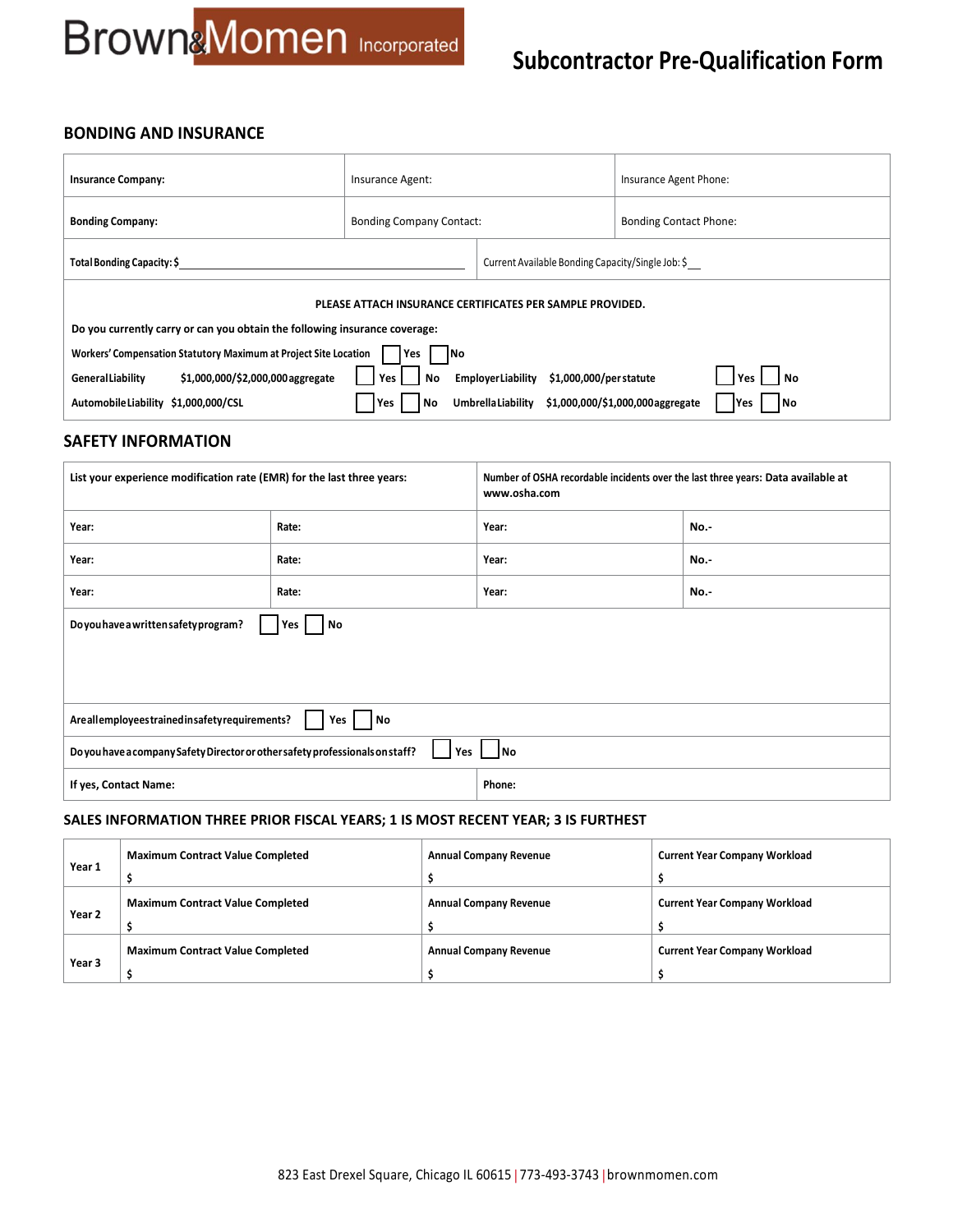## **Subcontractor Pre-Qualification Form**

#### **Vendor References Please list three vendor references who you have bought materials from in the last year**

| Company:        |                       |
|-----------------|-----------------------|
| Address:        | <b>Contact Name:</b>  |
|                 |                       |
| City/State/ZIP: | <b>Contact Phone:</b> |

| Company:        |                       |
|-----------------|-----------------------|
| Address:        | <b>Contact Name:</b>  |
|                 |                       |
| City/State/ZIP: | <b>Contact Phone:</b> |
|                 |                       |

| Company:        |                       |
|-----------------|-----------------------|
| Address:        | <b>Contact Name:</b>  |
|                 |                       |
| City/State/ZIP: | <b>Contact Phone:</b> |
|                 |                       |

**General Contracting Please list three general contractors with whom you have worked for in the last year**

| Company:        |                       |
|-----------------|-----------------------|
| Address:        | <b>Contact Name:</b>  |
|                 |                       |
| City/State/ZIP: | <b>Contact Phone:</b> |

| Company:        |                       |
|-----------------|-----------------------|
| Address:        | <b>Contact Name:</b>  |
|                 |                       |
| City/State/ZIP: | <b>Contact Phone:</b> |

| Company:        |                       |
|-----------------|-----------------------|
| <b>Address:</b> | <b>Contact Name:</b>  |
|                 |                       |
| City/State/ZIP: | <b>Contact Phone:</b> |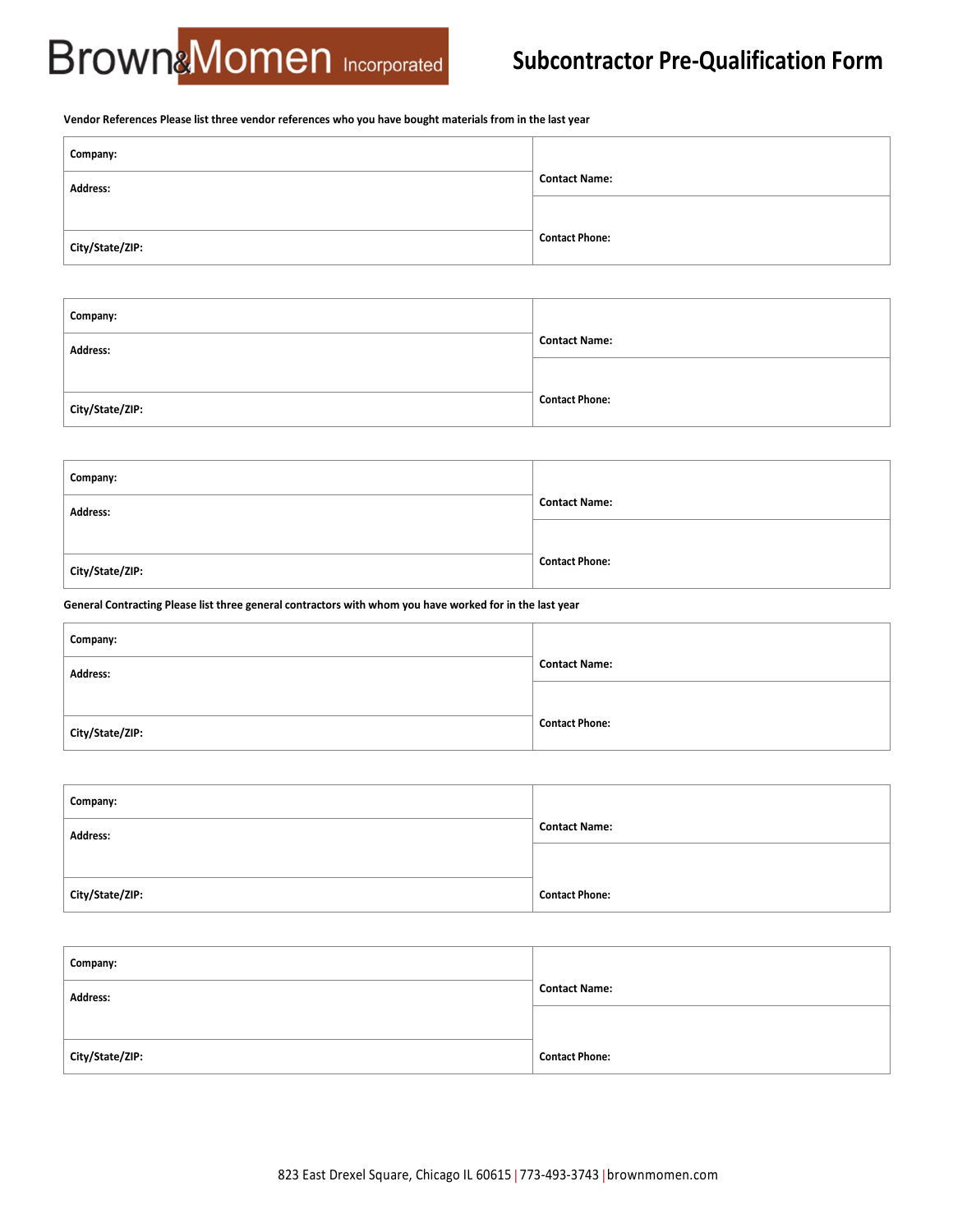## **Subcontractor Pre-Qualification Form**

**Please complete requested information on company's recent major construction projects either completed or in progress; or attach list. Please make additional copies as needed.**

| Name of Project:                            | Name of Project:                            |
|---------------------------------------------|---------------------------------------------|
| Client/Owner:                               | Client/Owner:                               |
| <b>General Contractor:</b>                  | <b>General Contractor:</b>                  |
| Location:                                   | Location:                                   |
| Contract Value: \$                          | Contract Value: \$                          |
| <b>Description of Work Being Performed:</b> | <b>Description of Work Being Performed:</b> |
|                                             |                                             |
| Architect/Engineer:                         | Architect/Engineer:                         |
| <b>General Contractor Name:</b>             | <b>General Contractor Name:</b>             |
| Phone:                                      | Phone:                                      |
| <b>Completion (Planned) Date:</b>           | <b>Completion (Planned) Date:</b>           |

| Name of Project:                            | Name of Project:                            |
|---------------------------------------------|---------------------------------------------|
| Client/Owner:                               | Client/Owner:                               |
| <b>General Contractor:</b>                  | <b>General Contractor:</b>                  |
| Location:                                   | Location:                                   |
| Contract Value: \$                          | Contract Value: \$                          |
| <b>Description of Work Being Performed:</b> | <b>Description of Work Being Performed:</b> |
|                                             |                                             |
| Architect/Engineer:                         | Architect/Engineer:                         |
| <b>General Contractor Name:</b>             | <b>General Contractor Name:</b>             |
| Phone:                                      | Phone:                                      |
| <b>Completion (Planned) Date:</b>           | <b>Completion (Planned) Date:</b>           |